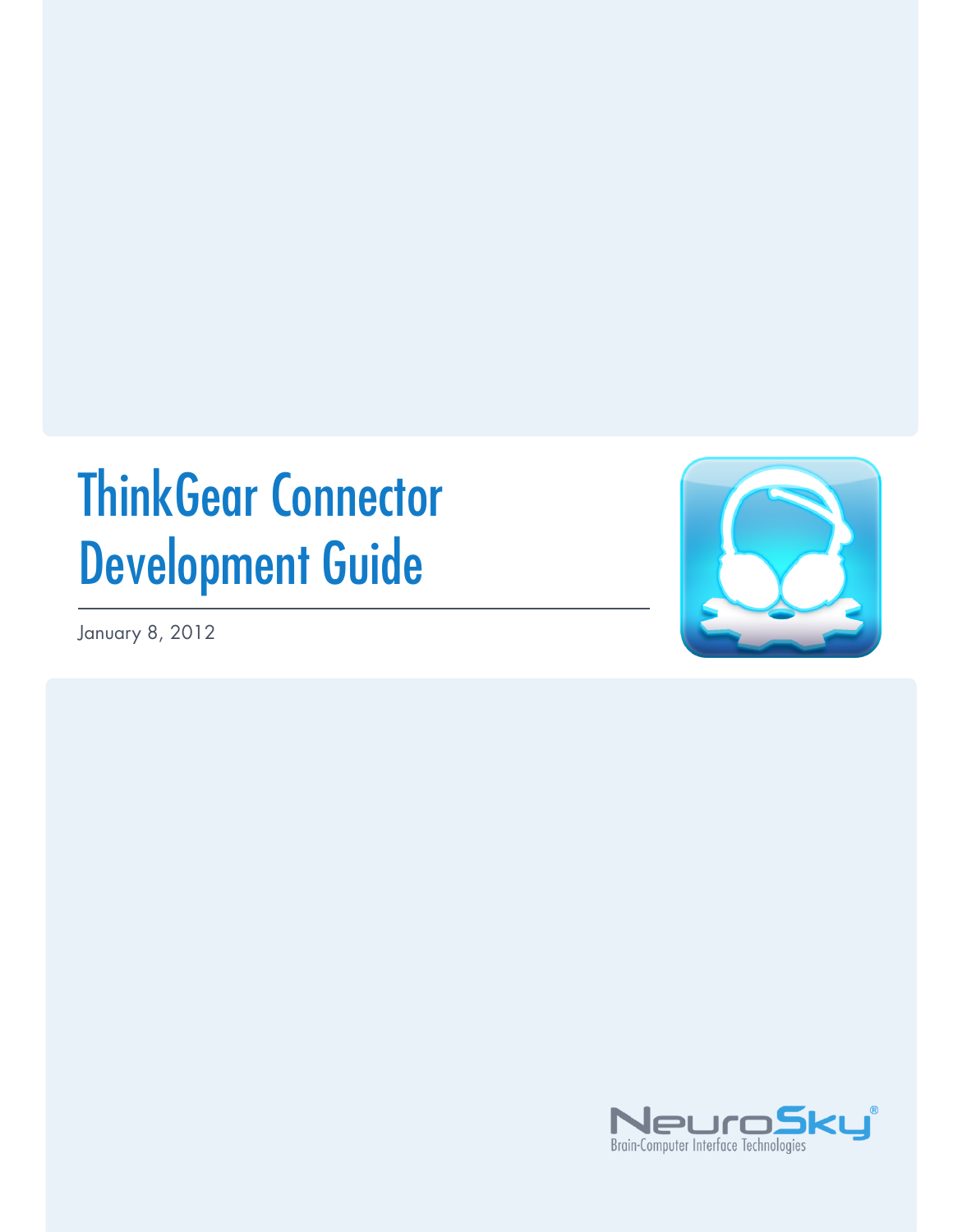The NeuroSky<sup>®</sup> product families consist of hardware and software components for simple integration of this biosensor technology into consumer and industrial end-applications. All products are designed and manufactured to meet consumer thresholds for quality, pricing, and feature sets. NeuroSky sets itself apart by providing building block component solutions that offer friendly synergies with related and complementary technological solutions.

Reproduction in any manner whatsoever without the written permission of NeuroSky Inc. is strictly forbidden. Trademarks used in this text: eSense™⊠CogniScore™⊠ThinkGear™⊠MindSet™, MindWave™, NeuroBoy™, NeuroSky®

**NOWARRANTIES: THE NEUROSKY PRODUCT FAMILIES AND RELATED DOCUMENTATION IS PROVIDED "AS IS" WITHOUT ANY EXPRESS OR IMPLIED WARRANTY OF ANY KIND INCLUDINGWARRANTIES OF MERCHANTABIL-ITY, NONINFRINGEMENT OF INTELLECTUAL PROPERTY, INCLUDING PATENTS, COPYRIGHTS OR OTHERWISE, OR FITNESS FOR ANY PARTICULAR PURPOSE. IN NO EVENT SHALL NEUROSKY OR ITS SUPPLIERS BE LIABLE FOR ANY DAMAGESWHATSOEVER (INCLUDING,WITHOUT LIMITATION, DAMAGES FOR LOSS OF PROFITS, BUSINESS INTERRUPTION, COST OF REPLACEMENT GOODS OR LOSS OF OR DAMAGE TO INFORMATION) ARISING OUT OF THE USE OF OR INABILITY TO USE THE NEUROSKY PRODUCTS OR DOCUMENTATION PROVIDED, EVEN IF NEUROSKY HAS BEEN ADVISED OF THE POSSIBIL-ITY OF SUCH DAMAGES. , SOME OF THE ABOVE LIMITATIONS MAY NOT APPLY TO YOU BECAUSE SOME JURISDIC-TIONS PROHIBIT THE EXCLUSION OR LIMITATION OF LIABILITY FOR CONSEQUENTIAL OR INCIDENTAL DAMAGES.**

**USAGE OF THE NEUROSKY PRODUCTS IS SUBJECT OF AN END-USER LICENSE AGREEMENT.**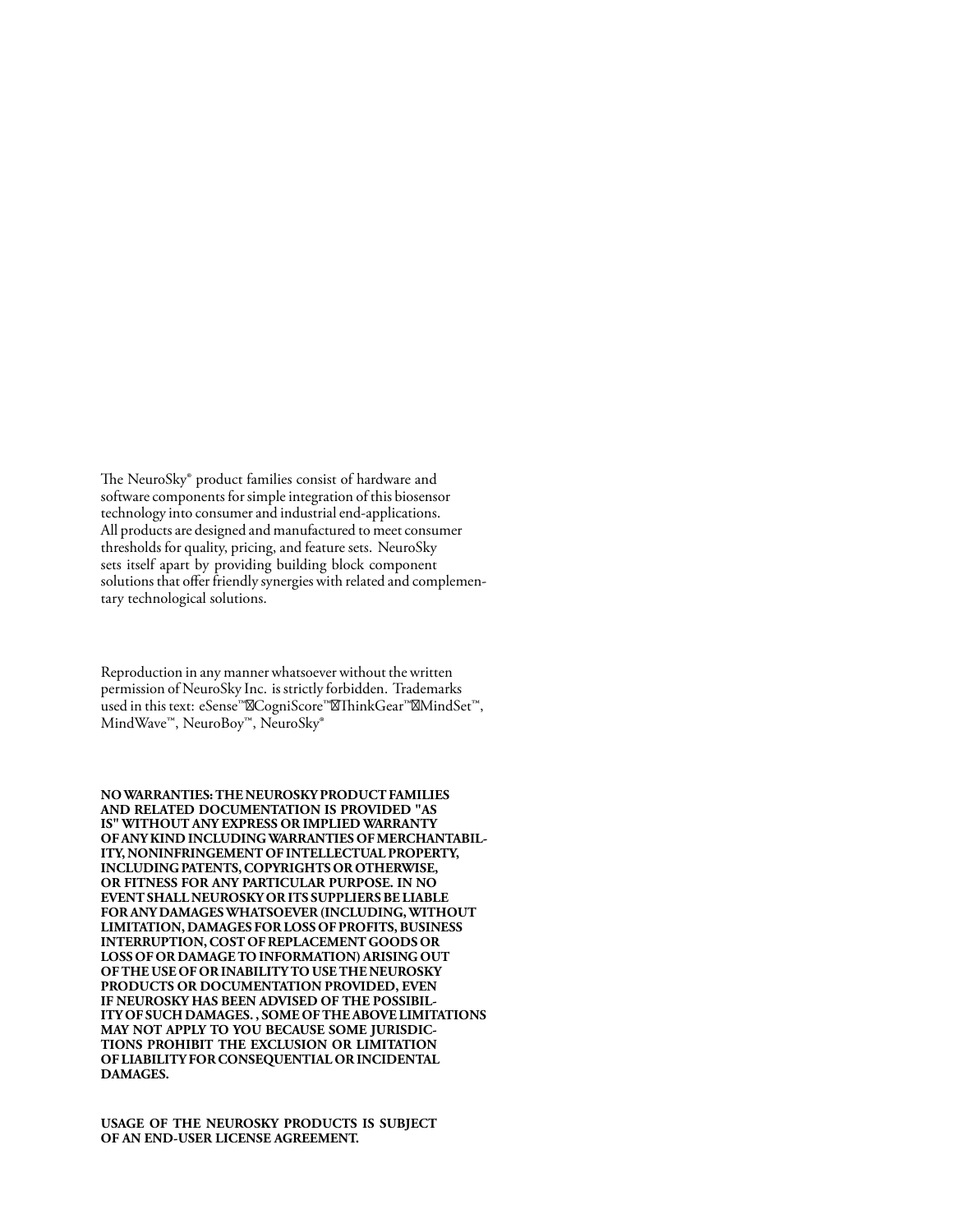### **Contents**

| <b>Introduction</b>          |        |
|------------------------------|--------|
| <b>Getting Started</b>       |        |
| <b>Connecting to TGC</b>     | 6      |
| <b>Reading Data from TGC</b> | 7      |
| <b>Miscellany</b>            | 8<br>8 |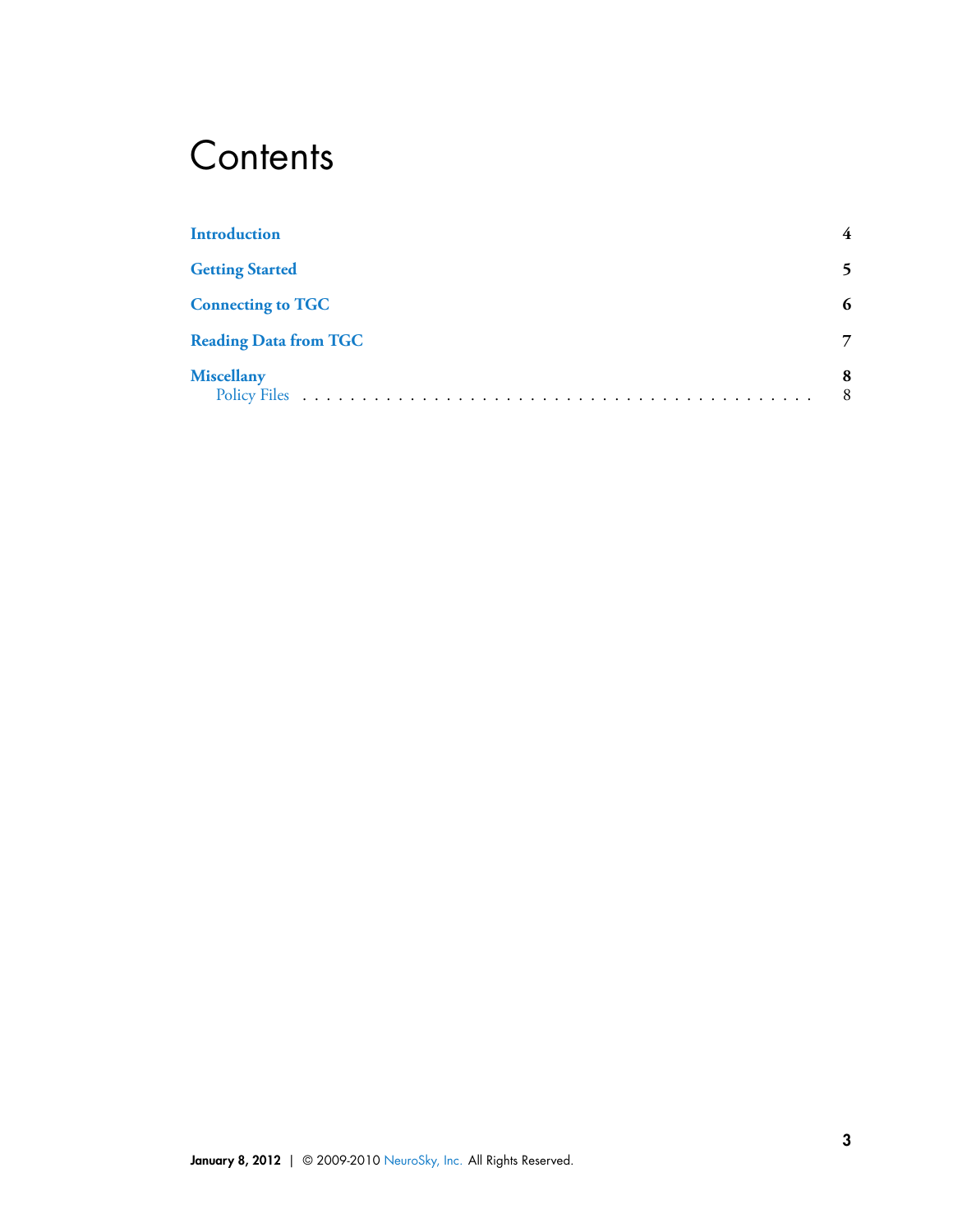#### <span id="page-3-0"></span>**Introduction**

The ThinkGear Connector (TGC) is an executable that provides a daemon-like service that manages communications with ThinkGear devices, such as the MindSet, that are connected to the computer. The TGC runs continuously in the background, and keeps an open socket on the local user's computer, allowing applications to connect to it and receive information from the connected ThinkGear devices. This means that any application in any language that can open and read from sockets (such as Flash's ActionScript3, and other scripting languages) can connect to and receive data from MindSet headsets.

e TGC is provided as an executable for Microsoft Windows, with Mac OS X support planned in a future release.

**Important:** TGC does *not yet completely implement the ThinkGear Socket Protocol* specification, specifically the authorization components. Any authorization commands sent to TGC will simply be **ignored**; applications designed for TGC should not expect any response from the authorization commands.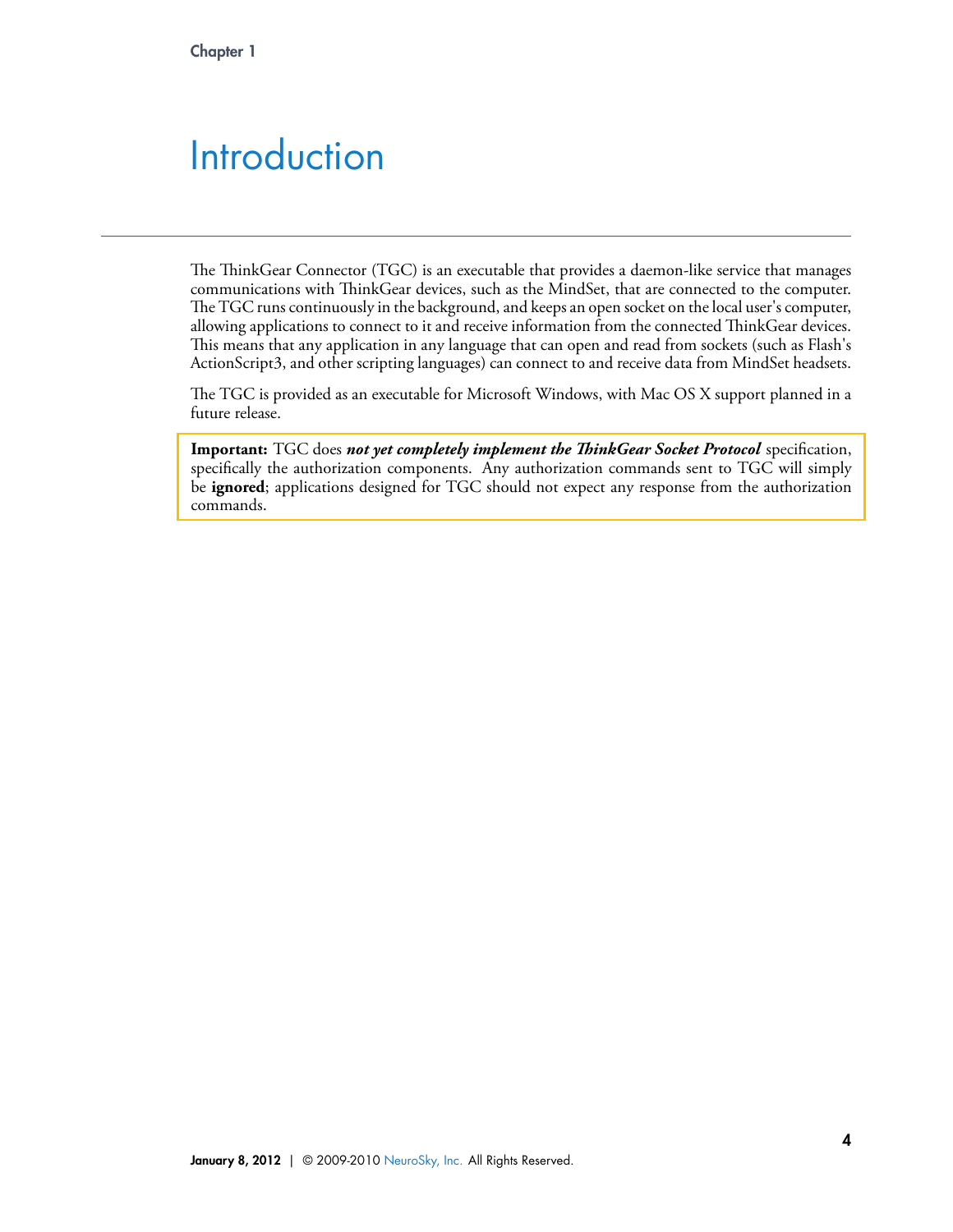# <span id="page-4-0"></span>**Getting Started**

The first step is to follow the standard end-user instructions for installing and running the TGC as described in the ThinkGear Connector User Guide. After following the instructions there, return here for more information about developing.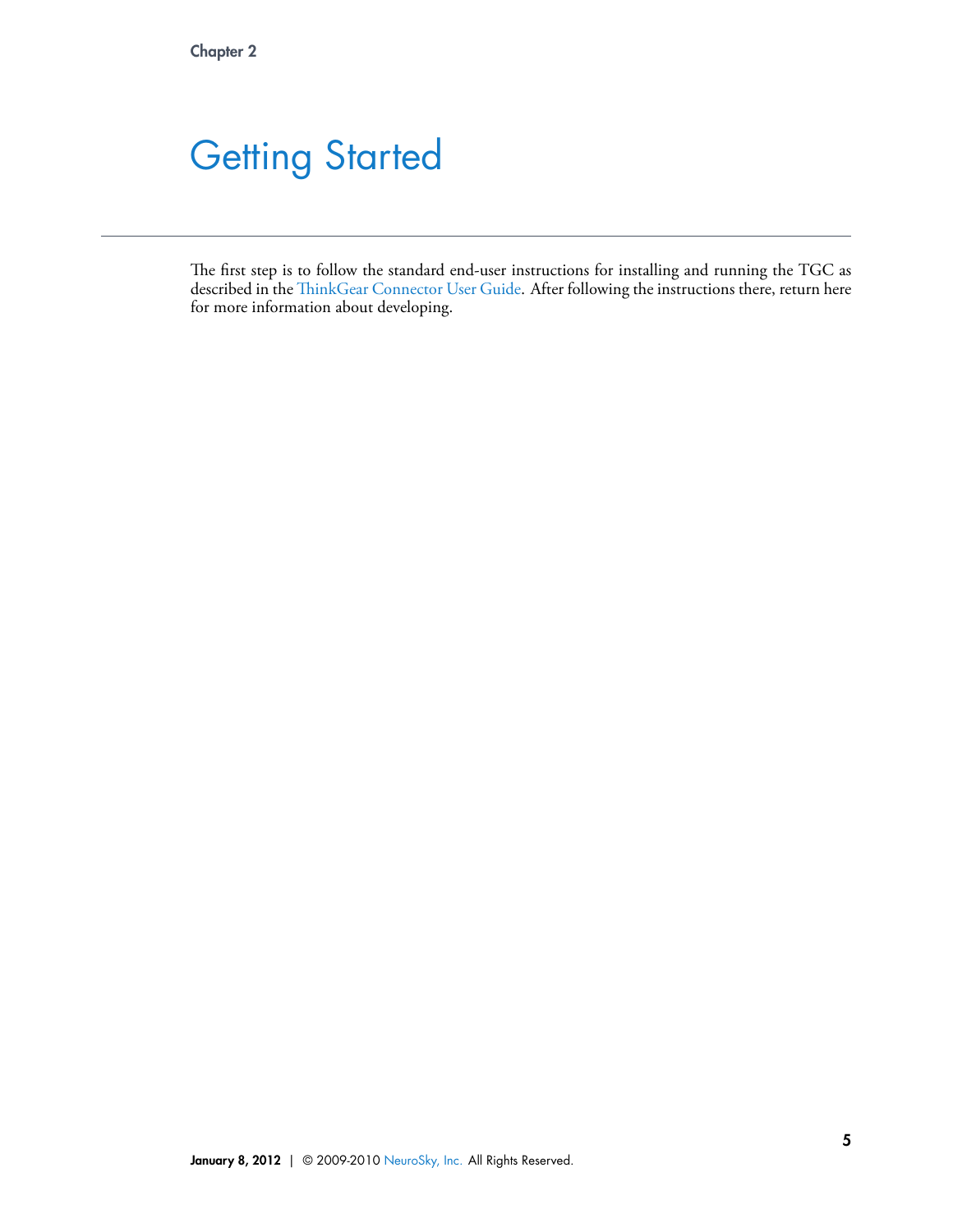# <span id="page-5-0"></span>Connecting to TGC

Once the TGC is up and running on the system, the next step is to open a socket connection to it. Refer to the socket API documentation for your application's platform/programming language for details on how to open a socket connection.

Open a socket connection to the TGC using the following configuration:

| <b>Host address</b> | 127.0.0.1 |
|---------------------|-----------|
| Port                | 13854     |
| Protocol            | T (TP     |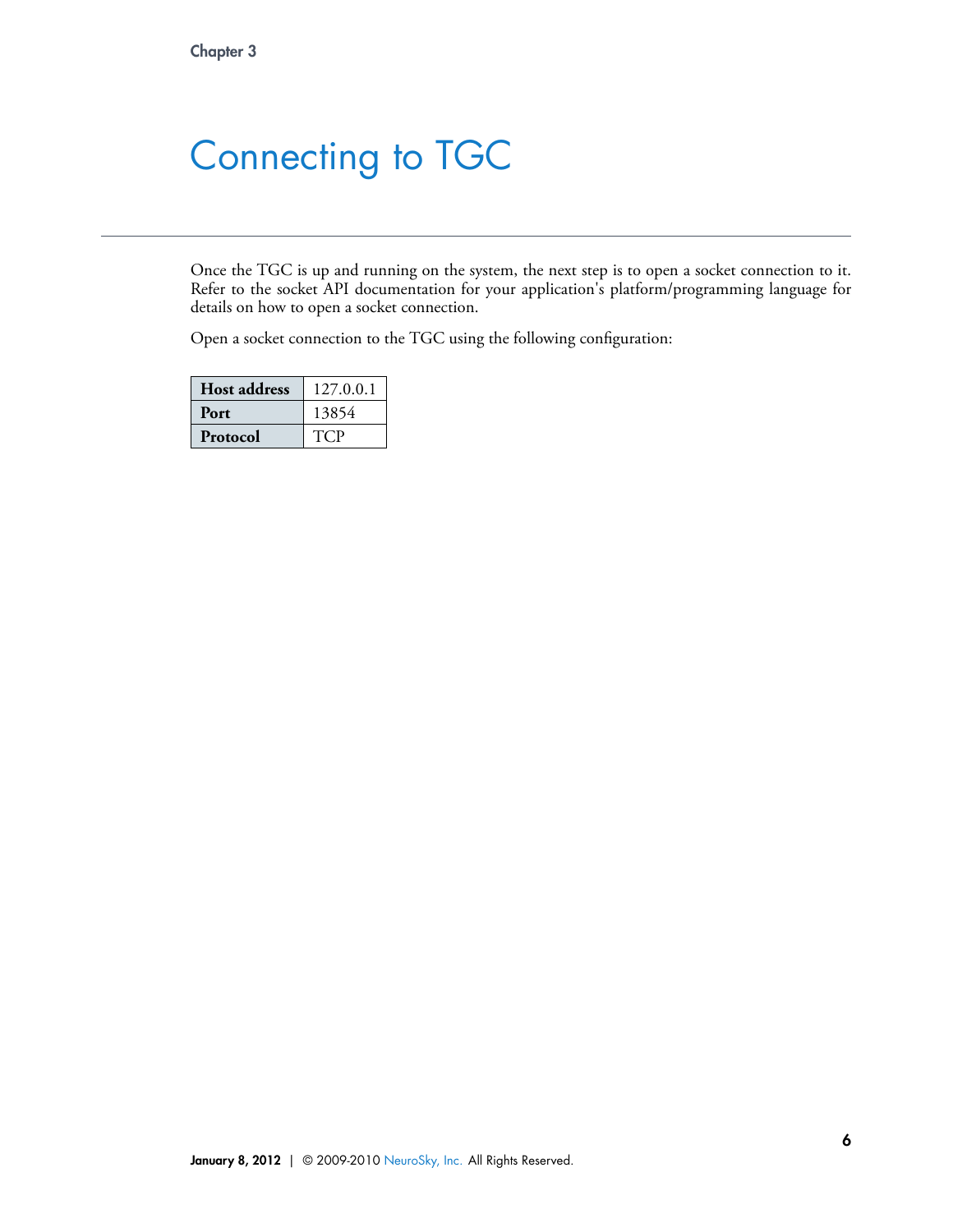# <span id="page-6-0"></span>Reading Data from TGC

Once your application has opened a socket connection to the TGC, it should be able to read MindSet data from the socket connection. In order to parse and understand the data stream, please refer to the ThinkGear Socket Protocol document. Once your application is properly parsing the data stream according to the ThinkGear Socket Protocol, it has access to all the data coming from the ThinkGear headset! Congratulations, your application can now respond to brainwave data and is BCI-enabled!

**Important:** By default, Flash applications that are run from the user's local filesystem (e.g. as a download) are run in a security sandbox which prevents them from accessing Flash Sockets and thus the ThinkGear Connector.

Developers deploying downloadable Flash applications should include instructions in a user manual showing users how to exclude folders or files from being run in the security sandbox. This has to be done via a Flash applet on Adobe's website, which can be [found here.](http://www.macromedia.com/support/documentation/en/flashplayer/help/settings_manager04.html)